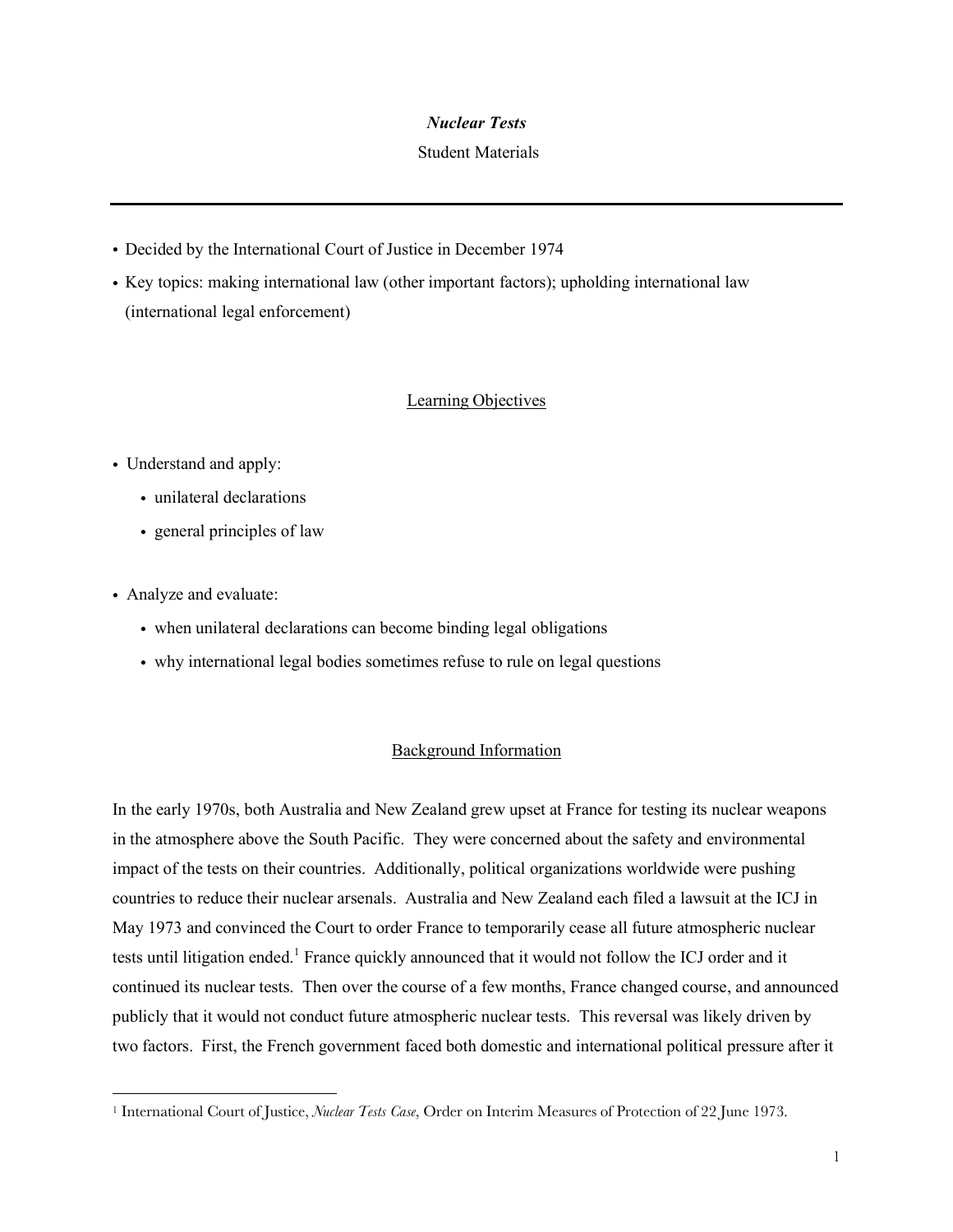broke the ICJ's order. Second, technological developments allowed France to shift from atmospheric to underground nuclear tests. Australia and New Zealand were not satisfied by this outcome and continued to push on with their cases.

France vehemently argued that the Court lacked jurisdiction to hear the case and refused to participate in the trial. France's absence placed the ICJ in a very difficult position. The Court had been asked to rule against a major world power on an important political question. But the political impact of a judgment against France likely would have been limited given that France refused to participate. The ICJ's ultimate decision was to refuse to rule on the merits of the case. The ICJ argued that France's announcement that it would not conduct future atmospheric test meant that Australia and New Zealand had achieved their desired goal: to end the tests. Therefore, the Court reasoned, the dispute between these states no longer existed, meaning that any judicial ruling would be without object or purpose. *Nuclear Tests* was (and continues to be) a highly controversial ruling. Six of the Court's 15 judges opposed the ruling, viewing it as a thinly veiled attempt to avoid a difficult political situation. The redacted judgment below comes from the lawsuit filed by New Zealand. The judgment for the case filed by Australia is nearly identical.

# Relevant Legal Texts

*None. (The Court rules based on diplomatic exchanges and public statements that are included below in the judgment.)*

#### Majority Judgment

After introducing the case, the majority began by asking: what was New Zealand's objective in suing France? The Majority argued that New Zealand's objective was to end atmospheric nuclear tests:

The diplomatic correspondence between New Zealand and France over the past ten years reveals New Zealand's preoccupation with French nuclear tests in the atmosphere in the South Pacific region, and indicates that its objective was to bring about their termination. Thus in a letter from the Prime Minister of New Zealand to the French Ambassador in Wellington dated 19 December 1972, the Prime Minister said: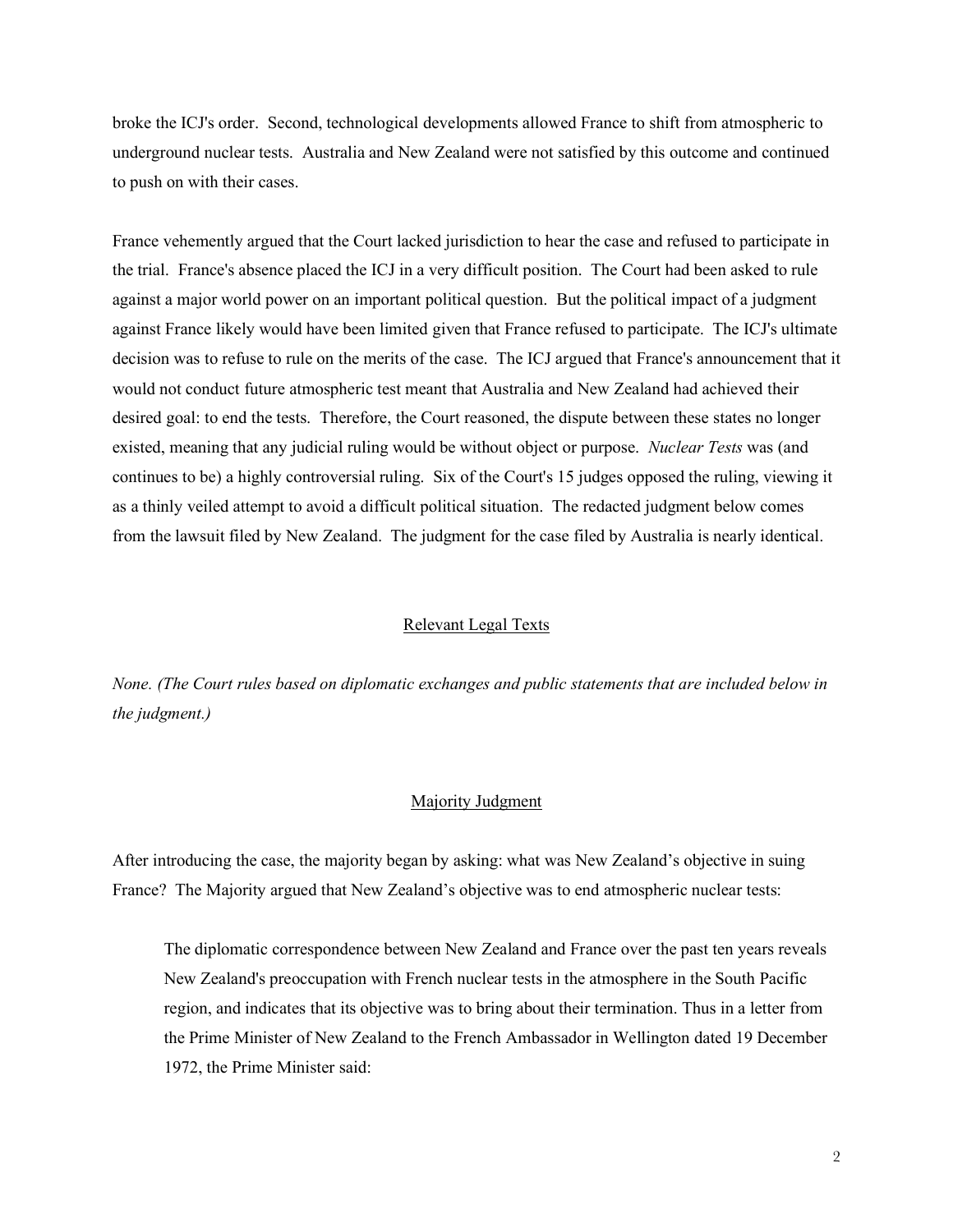"My government is committed to working through all possible means to bring the tests to an end, and we shall not hesitate to use the channels available to us in concert as appropriate with like-minded countries. It is my hope, however, Mr. Ambassador, that you will convey to your government while in Paris my earnest desire to see this one element of serious contention removed from what is in other respects an excellent relationship between our countries. For my part, I see no other way than a halt to further testing."

Furthermore New Zealand [wrote] in connection with discussions held in April 1973 between the two governments that:

"Unfortunately, however, [the discussions] did not lead to agreement. In particular, the French government did not feel able to give the Deputy Prime Minister of New Zealand the assurance which he sought, namely that the French programme of atmospheric nuclear testing in the South Pacific had come to an end."

And in a letter to the President of the French Republic by the Prime Minister of New Zealand dated 4 May 1973, following those discussions, the Prime Minister said:

"Since France has not agreed to our request that nuclear weapons testing in the atmosphere of the South Pacific be brought to an end, and since the French government does not accept New Zealand's view that these tests are unlawful, the New Zealand government sees no alternative to its proceeding with the submission of its dispute with France to the International Court of Justice. I stress again that we see this as the one question at issue between us, and that our efforts are solely directed at removing it from contention."

[During oral proceedings, New Zealand's Attorney-General] stated: "New Zealand has not been given anything in the nature of an unqualified assurance that 1974 will see the end of atmospheric nuclear testing in the South Pacific". The Attorney-General continued:

"On 11 June the Prime Minister of New Zealand, Mr. Kirk, asked the French Ambassador in Wellington to convey a letter to the President of France … It urged among other things that the President should, even at that time, weigh the implications of any further atmospheric testing in the Pacific and resolve to put an end to an activity which has been the source of grave anxiety to the people of the Pacific region for more than a decade …"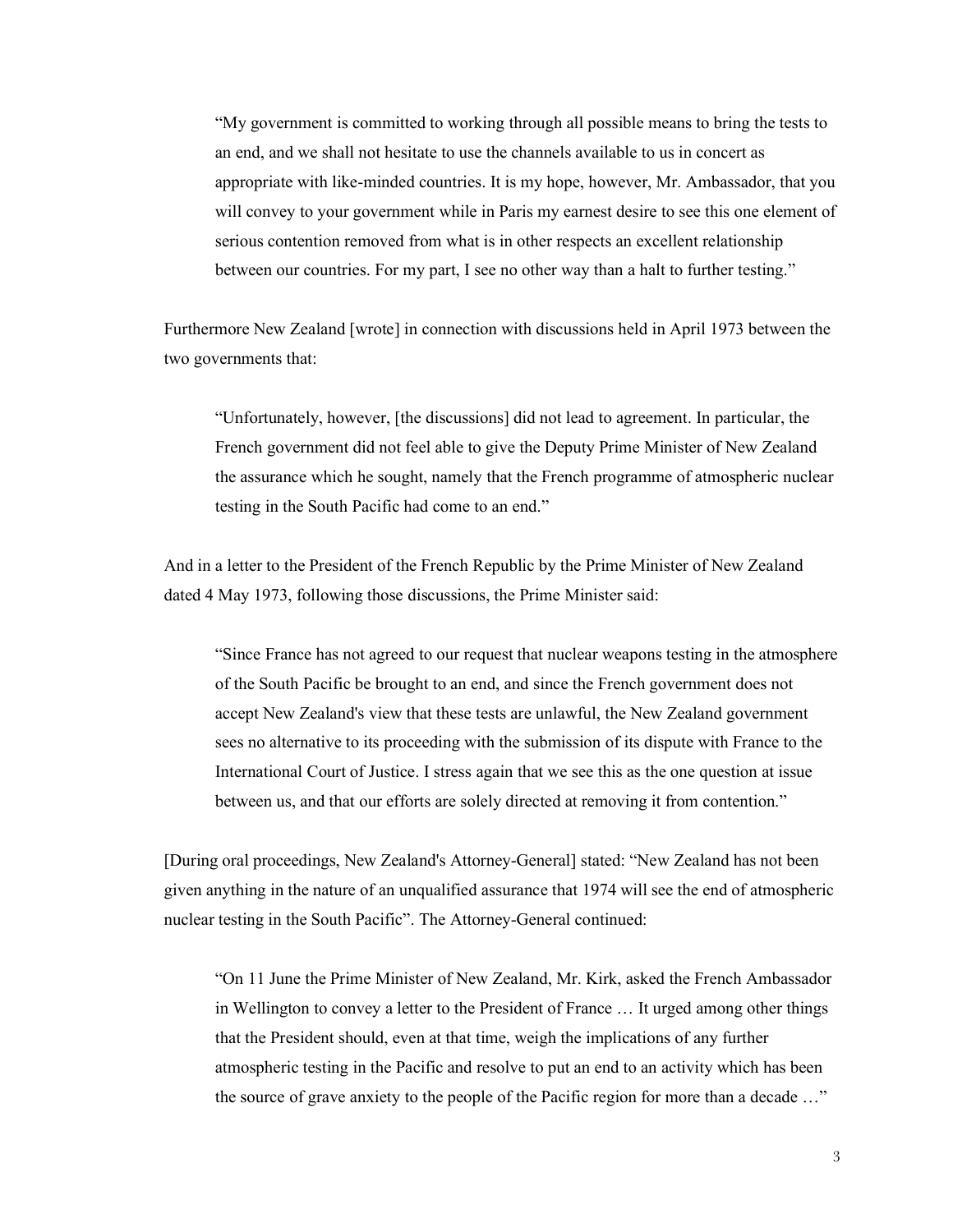It is clear from these statements … that if [New Zealand received] "an unqualified assurance that 1974 [would] see the end of atmospheric nuclear testing" by France "in the South Pacific", or if the President of the Republic … did "resolve to put an end to [that] activity", [New Zealand] would have regarded its objective as having been achieved.

Subsequently, on 1 November 1974, the Prime Minister of New Zealand … said:

"It should … be clearly understood that nothing said by the French government, whether to New Zealand or to the international community at large, has amounted to an assurance that there will be no further atmospheric nuclear tests in the South Pacific. The option of further atmospheric tests has been left open. *Until we have an assurance that nuclear testing of this kind is finished for good, the dispute between New Zealand and France persists*" (Emphasis added.)

The passage italicized above clearly implies that an assurance that atmospheric testing is "finished for good" would, in the view of New Zealand, bring the dispute to an end … New Zealand's case has been argued mainly in relation to atmospheric tests; and [its] statements ... show that an assurance "that nuclear testing of this kind", that is to say, testing in the atmosphere, "is finished for good" would meet the object of the New Zealand claim. The Court therefore considers that, for purposes of the Application, the New Zealand claim is to be interpreted as applying only to atmospheric tests, not to any other form of testing, and as applying only to atmospheric tests so conducted as to give rise to radio-active fall-out on New Zealand territory …

The majority then catalogued numerous statements in which French officials said that they would be ending the atmospheric nuclear tests:

It will be convenient to take [France's] statements … in chronological order. The first statement is contained in the communiqué issued by the Office of the President of the French Republic on 8 June 1974, shortly before the commencement of the 1974 series of French nuclear tests:

"The Decree reintroducing the security measures in the South Pacific nuclear test zone has been published in the Official Journal of 8 June 1974."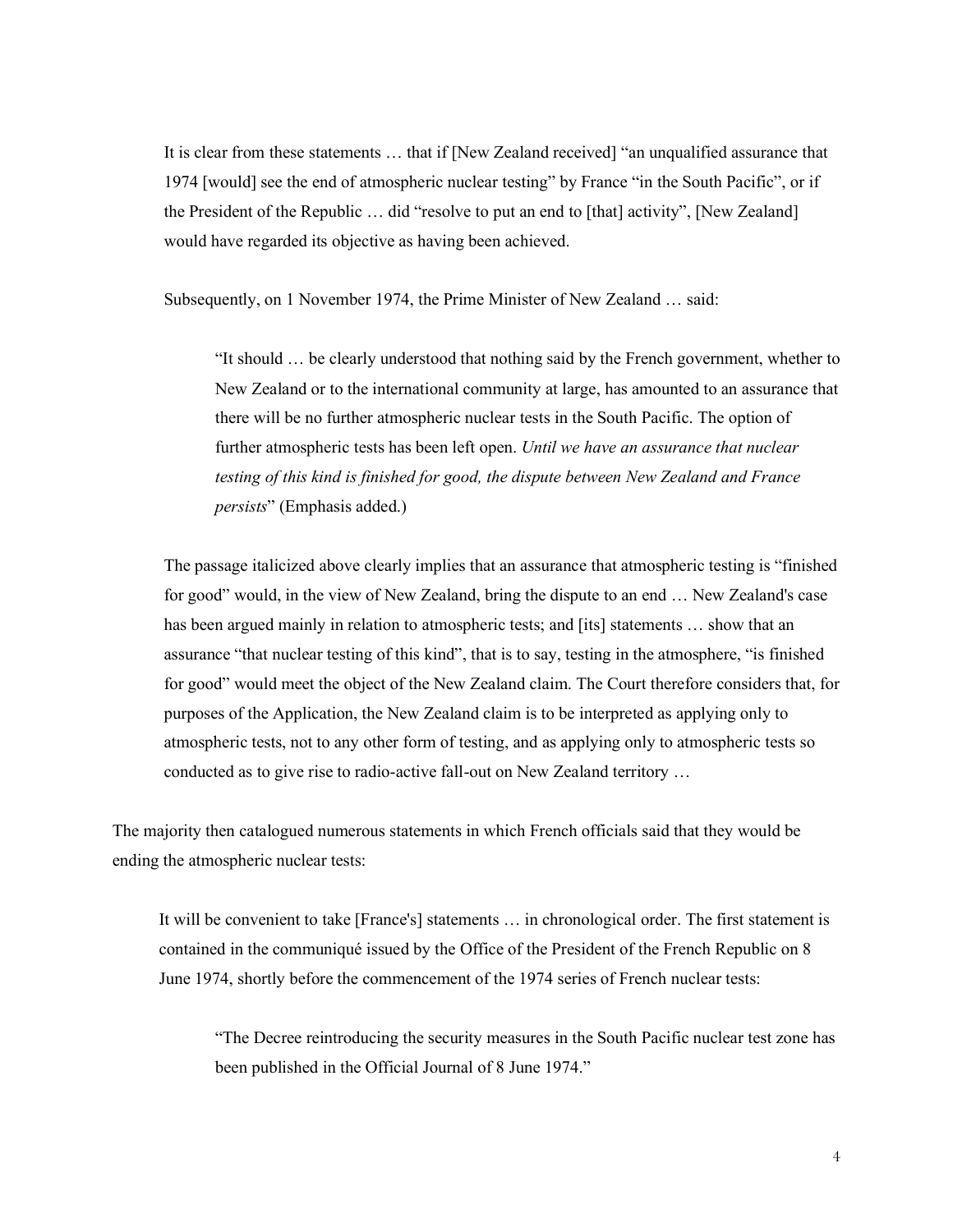"The Office of the President of the Republic takes this opportunity of stating that in view of the stage reached in carrying out the French nuclear defence programme France will be in a position to pass on to the stage of underground explosions as soon as the series of tests planned for this summer is completed."

The second is contained in a Note of 10 June 1974 from the French Embassy in Wellington to the New Zealand Ministry of Foreign Affairs:

"It should be pointed out that the decision taken by the Office of the President of the French Republic to have the opening of the nuclear test series preceded by a press communiqué represents a departure from the practice of previous years. This procedure has been chosen in view of the fact that a new element has intervened in the development of the programme for perfecting the French deterrent force. This new element is as follows: France, at the point which has been reached in the execution of its programme of defence by nuclear means, will be in a position to move to the stage of underground firings as soon as the test series planned for this summer is completed."

"Thus the atmospheric tests which will be carried out shortly will, in the normal course of events, be the last of this type."

"The French authorities express the hope that the New Zealand government will find this information of some interest and will wish to take it into consideration." …

The third French statement is contained in a reply made on 1 July 1974 by the President of the Republic to the New Zealand Prime Minister's letter of 11 June:

"In present circumstances, it is at least gratifying for me to note the positive reaction in your letter to the announcement in the communiqué of 8 June 1974 that we are going over to underground tests. There is in this a new element whose importance will not, I trust, escape the New Zealand government."

These three statements were all drawn to the notice of the Court by [New Zealand during] oral proceedings … The Court will also have to consider the relevant statements subsequently made by the French authorities …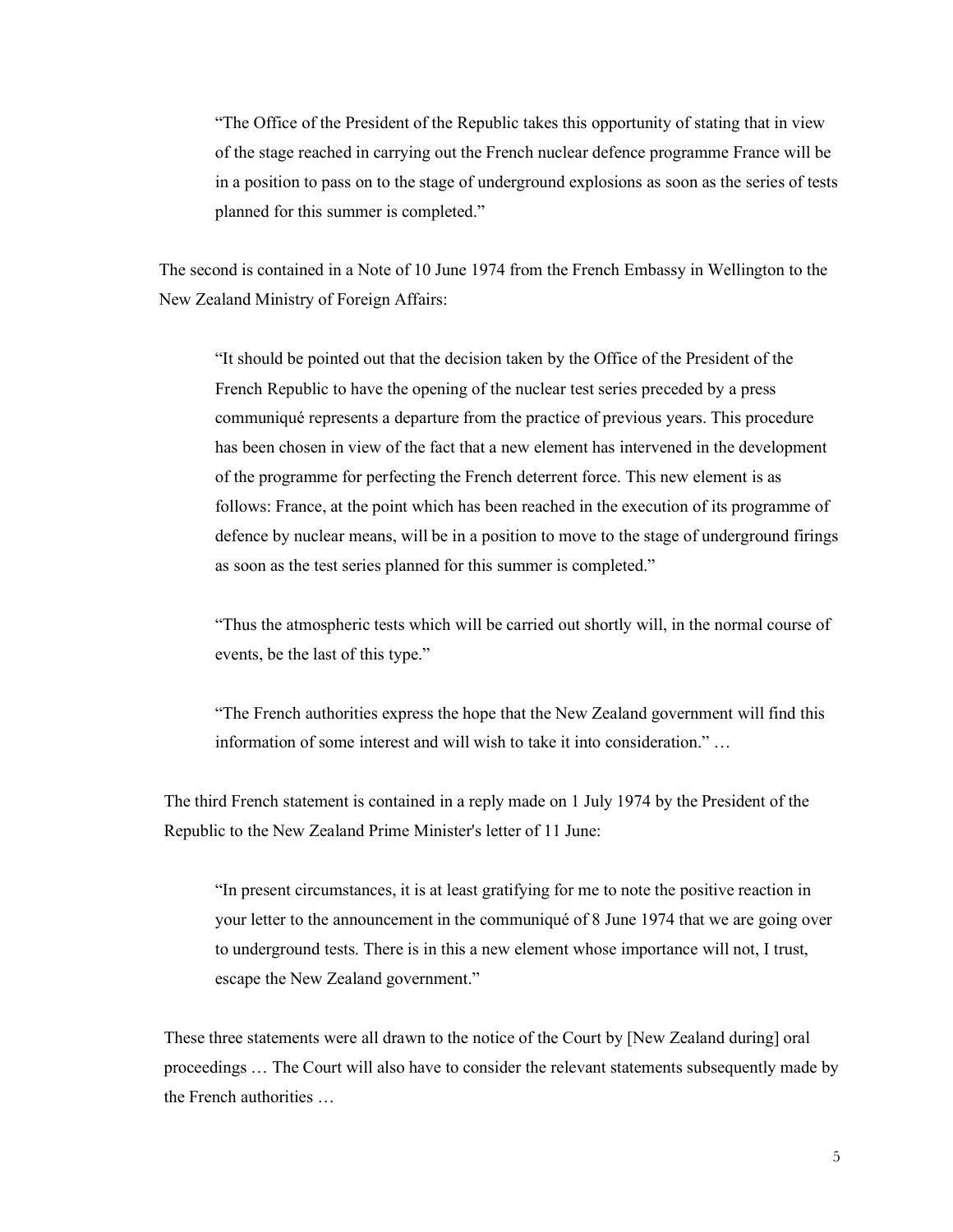The next statement to be considered, therefore, will be that made on 25 July at a press conference given by the President of the Republic, when he said:

"on this question of nuclear tests, you know that the Prime Minister had publicly expressed himself in the National Assembly in his speech introducing the government's programme. He had indicated that French nuclear testing would continue. I had myself made it clear that this round of atmospheric tests would be the last, and so the members of the government were completely informed of our intentions in this respect …"

On 16 August 1974, … the Minister of Defence said that the French government had done its best to ensure that the 1974 nuclear tests would be the last atmospheric tests.

On 25 September 1974, the French Minister for Foreign Affairs … said:

"We have now reached a stage in our nuclear technology that makes it possible for us to continue our programme by underground testing, and we have taken steps to do so as early as next year."

On 11 October 1974, the Minister of Defence held a press conference during which he stated twice, in almost identical terms, that there would not be any atmospheric tests in 1975 and that France was ready to proceed to underground tests. When the comment was made that he had not added "in the normal course of events", he agreed that he had not … The Minister also mentioned that, whether or not other governments had been officially advised of the decision, they could become aware of it through the press and by reading the communiqués issued by the Office of the President of the Republic.

In view of the foregoing, the Court finds that the communiqué issued on 8 June 1974 …, the French Embassy's Note of 10 June 1974 … and the President's letter of I July 1974 … conveyed to New Zealand the announcement that France, following the conclusion of the 1974 series of tests, would cease the conduct of atmospheric nuclear tests. Special attention is drawn to the hope expressed in the Note of 10 June 1974 "that the New Zealand government will find this information of some interest and will wish to take it into consideration", and the reference in that Note and in the letter of 1 July 1974 to "a new element" whose importance is urged upon the New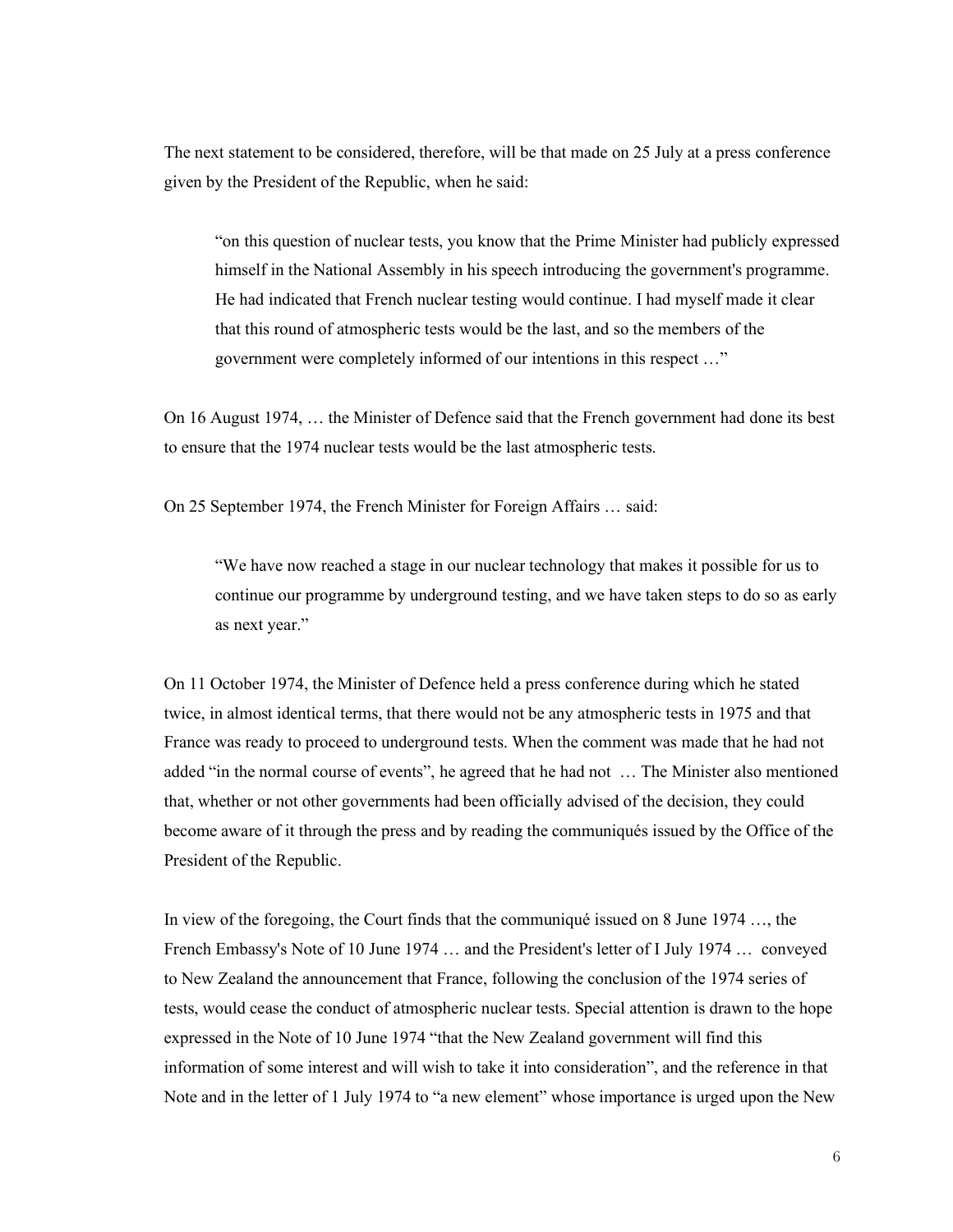Zealand government. The Court must consider in particular the President's statement of 25 July 1974 … followed by the Defence Minister's statement of 11 October 1974 … These reveal that the official statements made on behalf of France concerning future nuclear testing are not subject to whatever proviso, if any, was implied by the expression "in the normal course of events ..."

Next, the majority discussed international law relating to unilateral declarations by states. Note that because the majority emphasizes that a state can unilaterally create a legal obligation, regardless of the reactions of other states (such as Australia and New Zealand):

It is well recognized that declarations made by way of unilateral acts, concerning legal or factual situations, may have the effect of creating legal obligations. Declarations of this kind may be, and often are, very specific. When it is the intention of the state making the declaration that it should become bound according to its terms, that intention confers on the declaration the character of a legal undertaking, the state being thenceforth legally required to follow a course of conduct consistent with the declaration. An undertaking of this kind, if given publicly, and with an intent to be bound, even though not made within the context of international negotiations, is binding. In these circumstances, nothing in the nature of a *quid pro quo*, nor any subsequent acceptance of the declaration, nor even any reply or reaction from other states, is required for the declaration to take effect, since such a requirement would be inconsistent with the strictly unilateral nature of the juridical act by which the pronouncement by the state was made.

Of course, not all unilateral acts imply obligation; but a state may choose to take up a certain position in relation to a particular matter with the intention of being bound—the intention is to be ascertained by interpretation of the act …

Whether a statement is made orally or in writing makes no essential difference, for such statements made in particular circumstances may create commitments in international law, which does not require that they should be couched in written form …

One of the basic principles governing the creation and performance of legal obligations, whatever their source, is the principle of good faith. Trust and confidence are inherent in international cooperation, in particular in an age when this co-operation in many fields is becoming increasingly essential. Just as the very rule of *pacta sunt servanda* in the law of treaties is based on good faith, so also is the binding character of an international obligation assumed by unilateral declaration.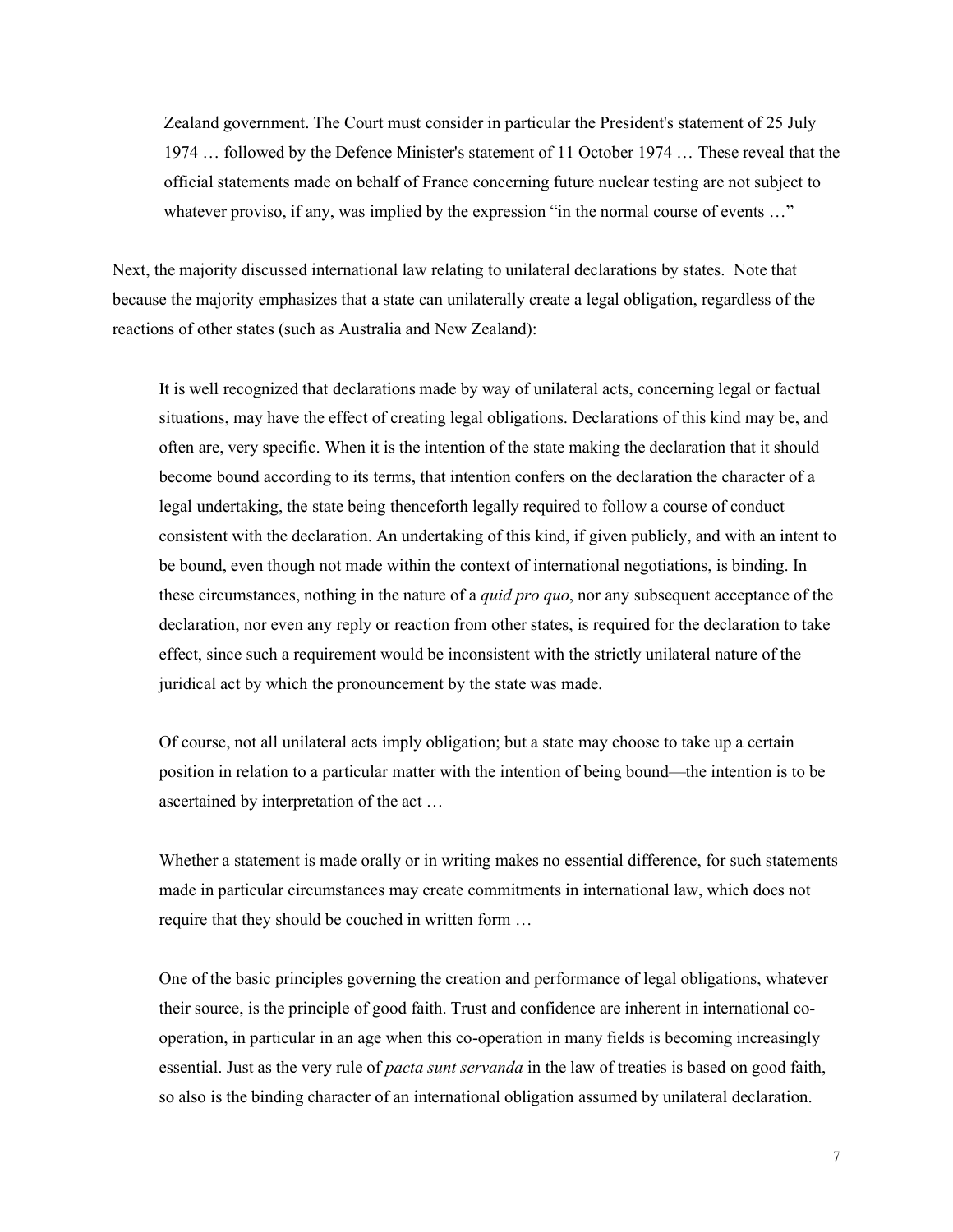Thus interested states may take cognizance of unilateral declarations and place confidence in them, and are entitled to require that the obligation thus created be respected …

The majority then argued that the Court alone must determine whether France has created a legal obligation, and that the Court is not bound by the views of Australia and New Zealand because they are not parties to the unilateral declaration:

The Court must … form its own view of the meaning and scope intended by the author of a unilateral declaration which may create a legal obligation, and cannot in this respect be bound by the view expressed by another state which is in no way a party to the text.

The majority then applied its general statements about law to the specific facts of this dispute:

Of the statements by the French government now before the Court, the most essential are clearly those made by the President of the Republic. There can be no doubt, in view of his functions, that his public communications or statements, oral or written, as Head of State, are in international relations acts of the French state. His statements, and those of members of the French government acting under his authority, up to the last statement made by the Minister of Defence (of 11 October 1974), constitute a whole. Thus, in whatever form these statements were expressed, they must be held to constitute an engagement of the state, having regard to their intention and to the circumstances in which they were made.

The unilateral statements of the French authorities were made outside the Court, publicly and *erga omnes*, even if some of them were communicated to the government of New Zealand … To have legal effect, there was no need for these statements to be addressed to a particular state, nor was acceptance by any other state required. The general nature and characteristics of these statements are decisive for the evaluation of the legal implications, and it is to the interpretation of the statements that the Court must now proceed …

In announcing that the 1974 series of atmospheric tests would be the last, the French government conveyed to the world at large … its intention effectively to terminate these tests. It was bound to assume that other states might take note of these statements and rely on their being effective. The validity of these statements and their legal consequences must be considered within the general framework of the security of international intercourse, and the confidence and trust which are so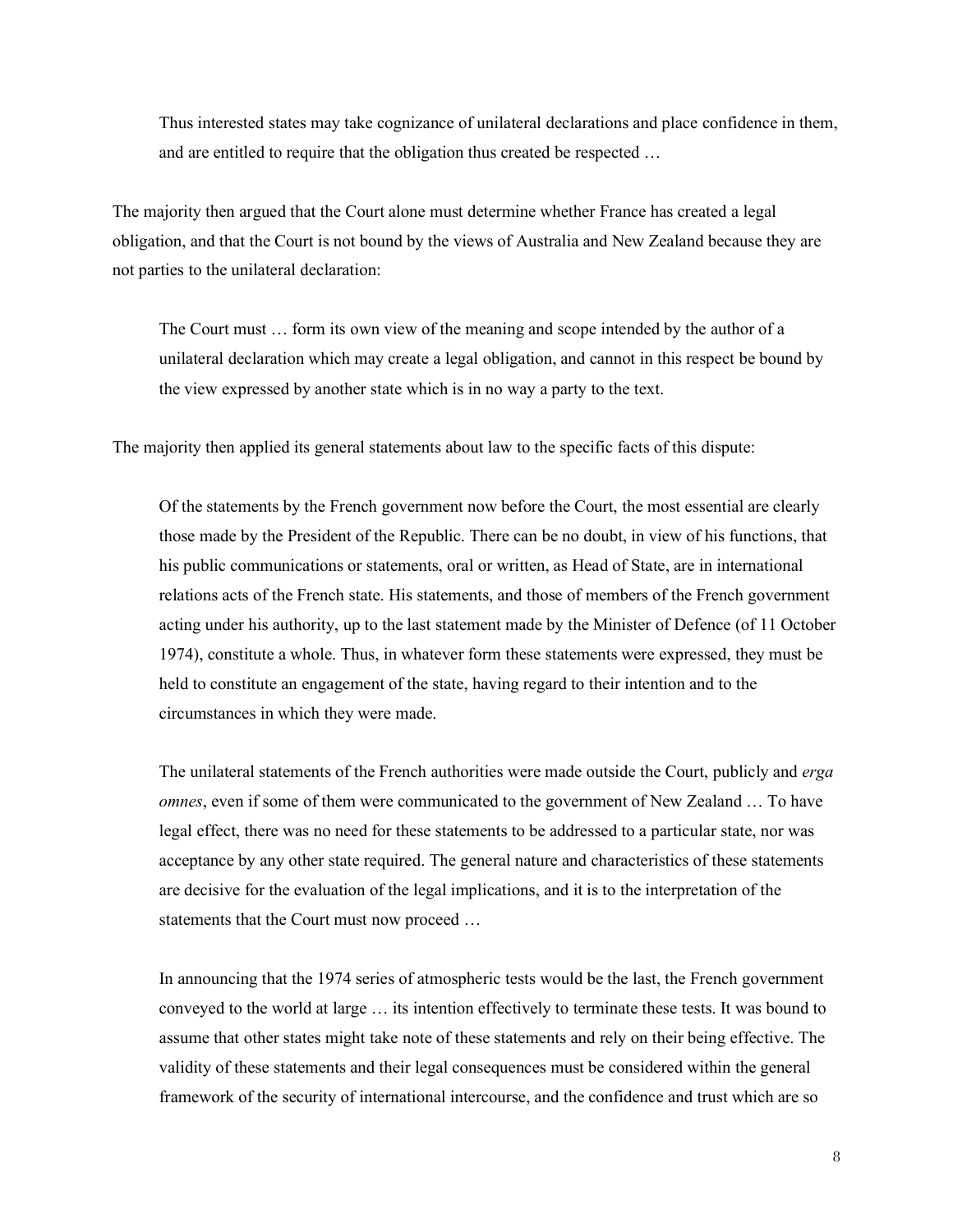essential in the relations among states. It is from the actual substance of these statements and from the circumstances attending their making, that the legal implications of the unilateral act must be deduced. The objects of these statements are clear and they were addressed to the international community as a whole, and the Court holds that they constitute an undertaking possessing legal effect. The Court considers that the President of the Republic, in deciding upon the effective cessation of atmospheric tests, gave an undertaking to the international community to which his words were addressed. It is true that the French government has consistently maintained that its nuclear experiments do not contravene any subsisting provision of international law, nor did France recognize that it was bound by any rule of international law to terminate its tests, but this does not affect the legal consequences of the statements examined above. The Court finds that the unilateral undertaking resulting from these statements cannot be interpreted as having been made in implicit reliance on an arbitrary power of reconsideration …

The majority then returned to the question of New Zealand's objective in filing the lawsuit. It noted that New Zealand did not seek compensation for damages from the atmospheric nuclear tests.

Though [New Zealand] has formally requested from the Court a finding on the rights and obligations of the parties, it has throughout the dispute maintained as its final objective the termination of the tests. It has sought from France an assurance that the French programme of atmospheric nuclear testing would come to an end. While expressing its opposition to the 1974 tests, the government of New Zealand made specific reference to an assurance that "1974 will see the end of atmospheric nuclear testing in the South Pacific" … On more than one occasion it has indicated that it would be ready to accept such an assurance. Since the Court now finds that a commitment in this respect has been entered into by France, there is no occasion for a pronouncement in respect of rights and obligations of the parties concerning the past …

Thus the Court faces a situation in which the objective of the Applicant has in effect been accomplished, inasmuch as the Court finds that France has undertaken the obligation to hold no further nuclear tests in the atmosphere in the South Pacific.

This conclusion is not affected by a reference made by the New Zealand government, in successive diplomatic Notes to the French government from 1966 to 1974, to a formal reservation of "the right to hold the French government responsible for any damage or losses received by New Zealand … as a result of any nuclear weapons tests conducted by France"; for no mention of any